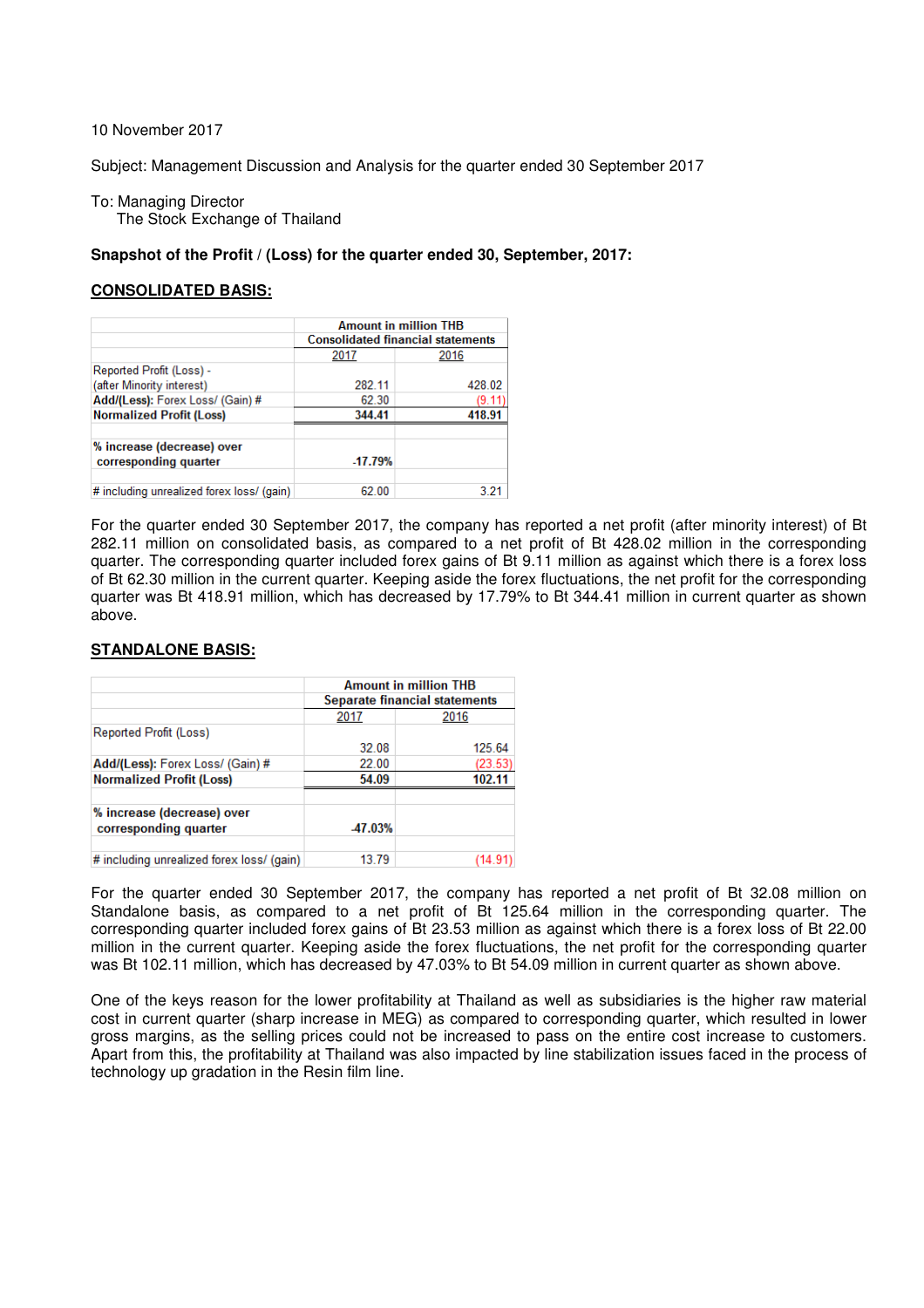# **ANALYSIS OF INCOME STATEMENT (Q2 2017-18 Vs Q2 2016-17)**

# **CONSOLIDATED BASIS**

Polyplex (Thailand) Public Company Limited and its subsidiaries

## Income statement

#### For the three-month period ended 30 September 2017

|                                                             | (Unit: Thousand Baht)                    |              |               |  |  |
|-------------------------------------------------------------|------------------------------------------|--------------|---------------|--|--|
|                                                             | <b>Consolidated financial statements</b> |              |               |  |  |
|                                                             | 2017                                     | 2016         | $%$ lnc/(dec) |  |  |
| <b>Revenues</b>                                             |                                          |              |               |  |  |
| <b>Sales</b>                                                | 3,168,276                                | 2,968,699    | 6.72%         |  |  |
| Dividend income                                             |                                          |              |               |  |  |
| Exchange gains                                              |                                          | 9,110        |               |  |  |
| Other income                                                | 12,023                                   | 10,245       | 17.35%        |  |  |
| <b>Total revenues</b>                                       | 3,180,299                                | 2,988,054    | 6.43%         |  |  |
| <b>Expenses</b>                                             |                                          |              |               |  |  |
| Cost of sales                                               | 2,500,232                                | 2,291,353    | 9.12%         |  |  |
| Selling expenses                                            | 205,106                                  | 141,702      | 44.74%        |  |  |
| Administrative expenses                                     | 92,281                                   | 74,120       | 24.50%        |  |  |
| Exchange losses                                             | 62,295                                   |              |               |  |  |
| <b>Total expenses</b>                                       | 2,859,914                                | 2,507,175    | 14.07%        |  |  |
| Profit before finance cost and income tax expense           | 320,385                                  | 480,879      | -33.38%       |  |  |
| Finance cost                                                | (29,900)                                 | (44,089)     | $-32.18%$     |  |  |
| Profit before income tax expense                            | 290,485                                  | 436,790      | $-33.50%$     |  |  |
| Tax expense                                                 | (6, 594)                                 | (7, 163)     | $-7.94%$      |  |  |
| <b>Profit for the period</b>                                | 283,891                                  | 429,627      | -33.92%       |  |  |
| Profit attributable to:                                     |                                          |              |               |  |  |
| Equity holders of the Company                               | 282,112                                  | 428,021      | $-34.09%$     |  |  |
| Non-controlling interests of the subsidiaries               | 1,779                                    | 1,606        | 10.77%        |  |  |
| <b>Reported Profit (loss)</b>                               | 283,891                                  | 429,627      | $-33.92\%$    |  |  |
| Add/(Less): Forex Loss/ (Gain)                              | 62,295                                   | (9, 110)     | -783.81%      |  |  |
| <b>Normalized Profit (Loss)</b>                             | 344,407                                  | 418,911      | $-17.79%$     |  |  |
|                                                             |                                          | (Unit: Baht) |               |  |  |
| Basic earnings per share - Reported Profit (loss)           |                                          |              |               |  |  |
| Profit attributable to equity holders of the Company        | 0.313                                    | 0.476        | $-34.09%$     |  |  |
| Weighted average number of ordinary shares ('000 shares)    | 900,000                                  | 900,000      |               |  |  |
| Basic earnings per share - Normalized Profit (loss)         |                                          |              |               |  |  |
| Profit (loss) attributable to equity holders of the Company | 0.383                                    | 0.465        | $-17.79%$     |  |  |
| Weighted average number of ordinary shares ('000 shares)    | 900,000                                  | 900,000      |               |  |  |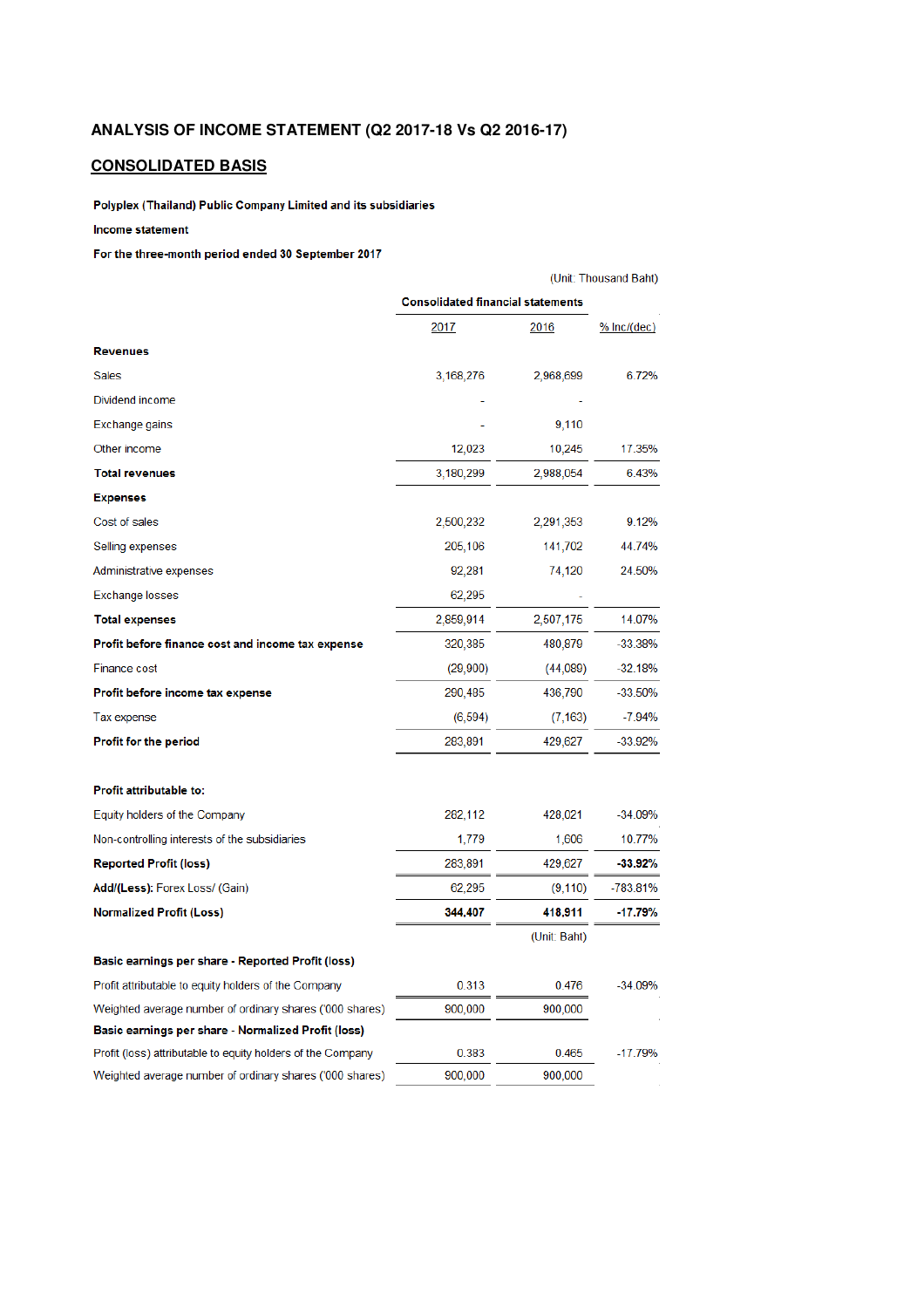On a consolidated basis, due to a sharp appreciation of THB against the Euro and USD currencies, the exchange rate used for conversion of subsidiary income statement into Thai Baht has been significantly lower in current quarter as compared to the corresponding quarter [USD/THB (decrease by THB 1.22/USD) and Euro/THB (decrease by THB 0.89/Euro)], resulting in lower reported net profits in terms of Thai Baht.

### **Total Revenues:**

Consolidated Sales revenue of the company has increased from Baht 2,968.70 million to Baht 3,168.28 million, an increase of Baht 199.58 million or 6.72% mainly due to overall higher volumes at Thailand, Turkey and USA, and also better average sales realization at Turkey and Thailand, partly offset by lower average sales realization at USA.

There was an exchange gain of Baht 9.11 million in corresponding quarter as against which there is an exchange loss of Baht 62.29 million in current quarter primarily due to unrealized losses on the Euro Loan restatement partly offset by unrealized gains on the USD loan restatement.

The other income has increased from Baht 10.24 million in the corresponding quarter to Baht 12.02 million due to higher other income at Thailand mainly from insurance claim, partly offset by lower other income at Turkey subsidiary.

The combined net impact of the above factors has contributed to an overall increase in the total consolidated revenue by Baht 192.24 million or 6.43% to Baht 3,180.30 million.

### **Total expenses:**

The company recorded total consolidated expenses of Baht 2,859.91 million being an increase over corresponding quarter by Baht 352.74 million or 14.07%.

The cost of sales has increased by Baht 208.88 million or 9.12% mainly due to higher volumes at Thailand as well as subsidiaries. The per unit raw material cost has also increased as compared to the corresponding quarter of last year.

The selling expenses have increased by Baht 63.40 million or 44.74% due to increase in overall sales volumes at Thailand as well as subsidiaries, resulting in increase in freight, commission, warehousing expenses etc. At Turkey subsidiary, corresponding quarter was lower due to reversal of some quality claim provisions.

The administrative expenses have increased by Baht 18.16 million or 24.50%. There is an increase in Thailand as the corresponding quarter was low due to refund of Baht 7.8 million paid to the Revenue Department as penal interest for corporate tax due for FY 2011-12. The administrative expenses at the US subsidiary have increased due to higher professional consultancy and increase in bad debt provisions, partly offset by reduction in other expenses. The increase at Thailand and USA is partly offset by reduction of administrative expenses at the Turkey subsidiary

There is an exchange loss of Baht 62.30 million in the current quarter as against an exchange gain of Baht 9.11 million mainly due to losses on the restatement of the Euro denominated loans at Thailand and USA due to the sharp strengthening of Euro against USD as well as THB. This is partly offset by gains at Thailand on the USD loan restatement due to USD depreciation against THB.

As a % to total revenue, total expenses have increased from 83.91% to 89.93% mainly due higher cost of sales, selling and administrative expenses. Apart from this, forex losses in current quarter as against exchange gains in the corresponding quarter has also contributed to the increase in % of total expenses to total revenue.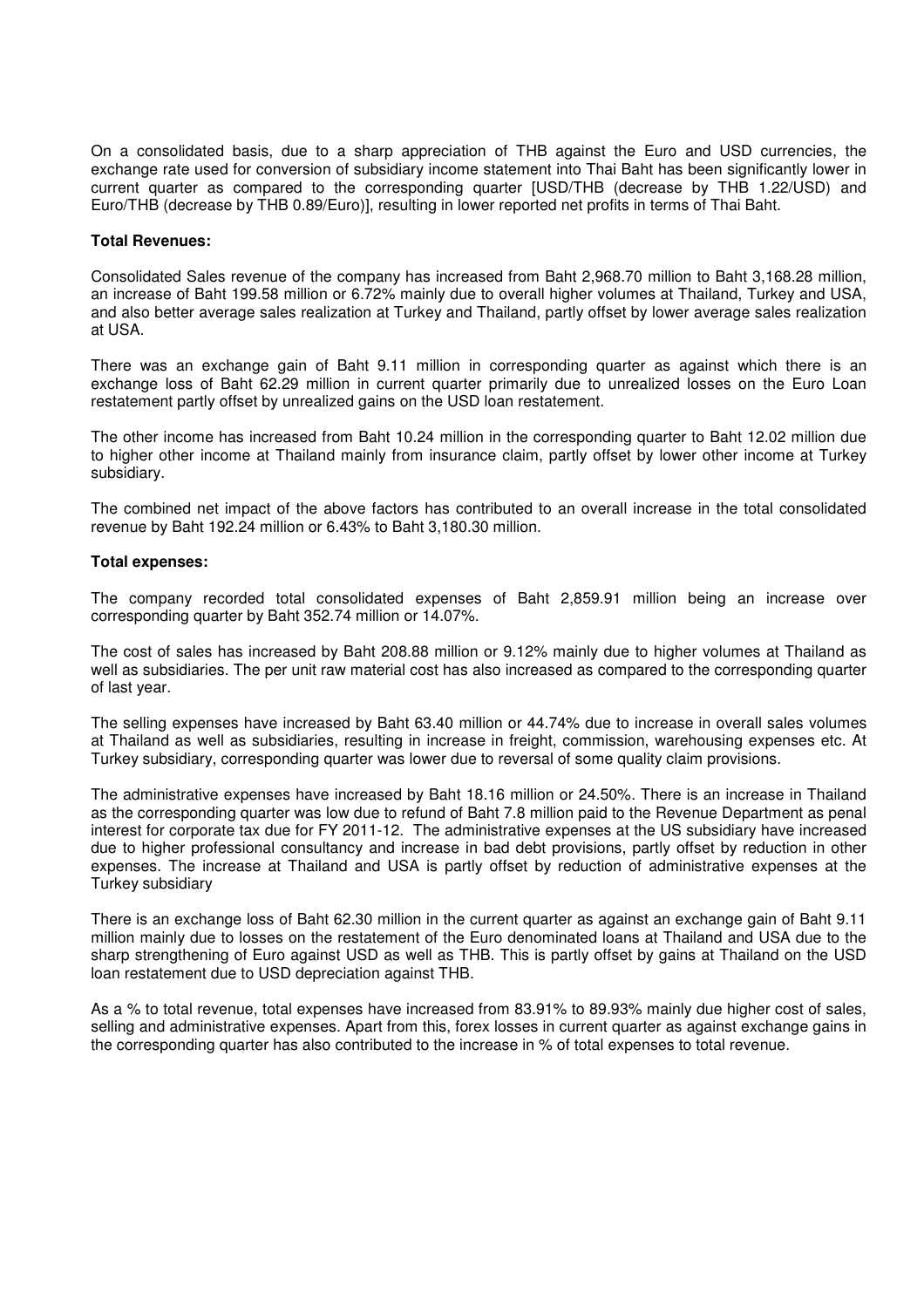## **Net financial charges:**

The consolidated finance costs during the quarter were Baht 29.90 million, a decrease of Baht 14.19 million or 32.18% over corresponding quarter.

The key reason for reduction is mainly lower working capital debt levels and also lower term debt interest due to repayment of loans made over the past year including prepayments of loans at USA in September 2016 and at Thailand in December 2016, in order to utilize and profitably deploy the surplus funds lying at the Turkey subsidiary. The interest on inter-company loans is eliminated in the consolidated income statement.

## **Corporate Income Tax:**

The Consolidated Corporate Income tax expense in this quarter is Baht 6.59 million as compared to the expense of Baht 7.16 million in the corresponding quarter.

## **Net Profit**

The combined net result of all the above factors has resulted in a net profit on consolidated basis of THB 282.11 million, as against a net profit of Baht 428.02 million in the corresponding quarter.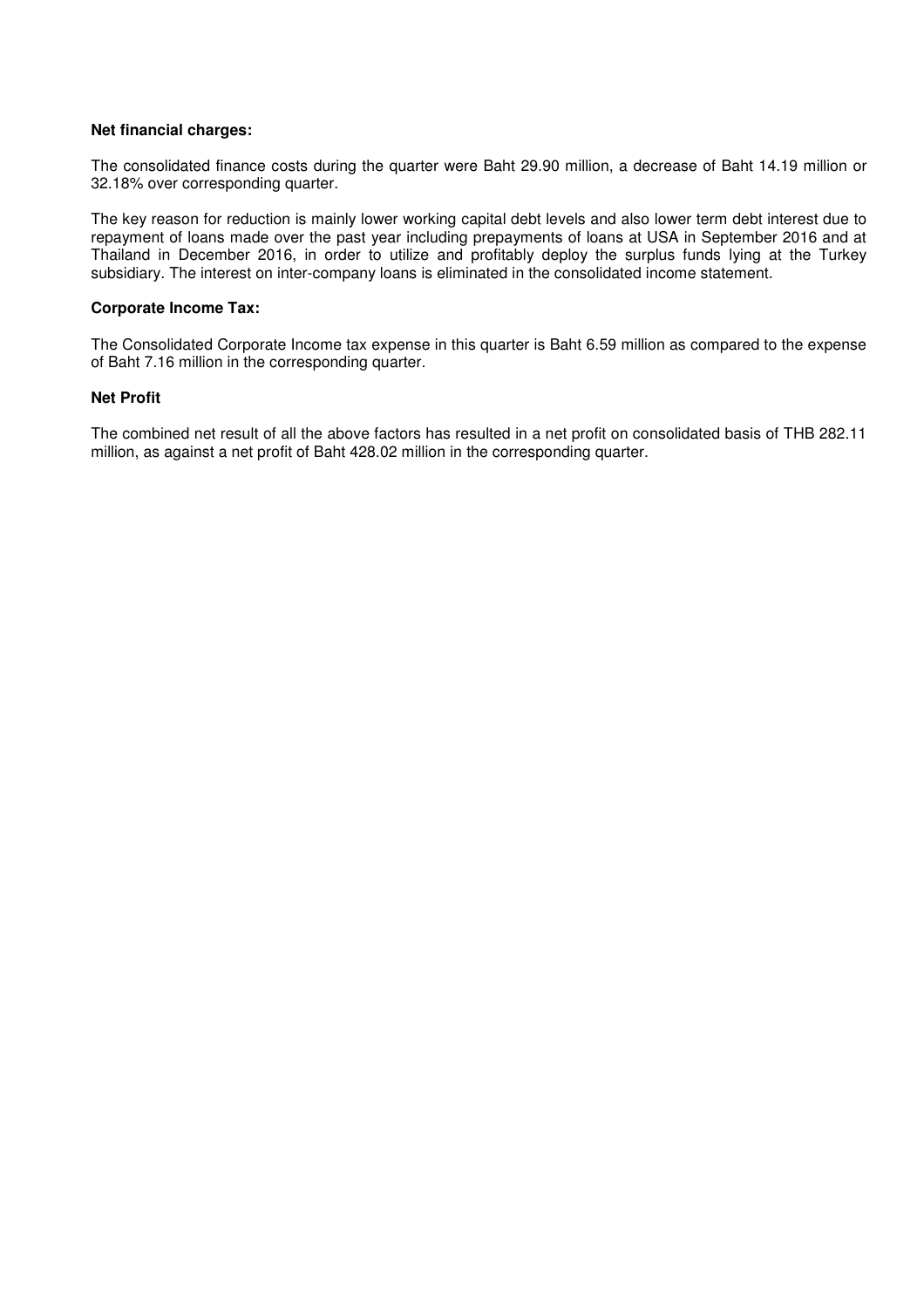# **ANALYSIS OF INCOME STATEMENT (Q2 2017-18 Vs Q2 2016-17)**

# **STANDALONE BASIS:**

Polyplex (Thailand) Public Company Limited and its subsidiaries

#### Income statement

### For the three-month period ended 30 September 2017

|                                                        | (Unit: Thousand Baht)                |              |               |  |
|--------------------------------------------------------|--------------------------------------|--------------|---------------|--|
|                                                        | <b>Separate financial statements</b> |              |               |  |
|                                                        | 2017                                 | 2016         | $%$ lnc/(dec) |  |
| <b>Revenues</b>                                        |                                      |              |               |  |
| <b>Sales</b>                                           | 1,405,485                            | 1,288,242    | 9.10%         |  |
| Dividend income                                        | 13,279                               |              |               |  |
| Exchange gains                                         |                                      | 23,528       |               |  |
| Other income                                           | 10,675                               | 7,590        | 40.65%        |  |
| <b>Total revenues</b>                                  | 1,429,439                            | 1,319,360    | 8.34%         |  |
| <b>Expenses</b>                                        |                                      |              |               |  |
| Cost of sales                                          | 1,255,932                            | 1,094,770    | 14.72%        |  |
| Selling expenses                                       | 78,551                               | 66,165       | 18.72%        |  |
| Administrative expenses                                | 20,074                               | 9,314        | 115.53%       |  |
| Exchange losses                                        | 22,004                               |              |               |  |
| <b>Total expenses</b>                                  | 1,376,561                            | 1,170,249    | 17.63%        |  |
| Profit before finance cost and income tax expense      | 52,878                               | 149,111      | -64.54%       |  |
| <b>Finance cost</b>                                    | (20, 794)                            | (23, 476)    | $-11.42%$     |  |
| Profit before income tax expense                       | 32,084                               | 125,635      | $-74.46%$     |  |
| Tax expense                                            |                                      |              |               |  |
| Profit for the period                                  | 32,084                               | 125,635      | $-74.46%$     |  |
| Profit attributable to:                                |                                      |              |               |  |
| Equity holders of the Company                          | 32,084                               | 125,635      | $-74.46%$     |  |
| <b>Reported Profit (loss)</b>                          |                                      |              |               |  |
| Add/(Less): Forex Loss/ (Gain)                         | 22,004                               | (23, 528)    | -193.52%      |  |
| <b>Normalized Profit (Loss)</b>                        | 54,088                               | 102,107      | $-47.03%$     |  |
|                                                        |                                      | (Unit: Baht) |               |  |
| Basic earnings per share - Reported Profit (loss)      | 0.036                                | 0.140        |               |  |
| Weighted average number of ordinary shares ('000 share | 900,000                              | 900,000      |               |  |
| Basic earnings per share - Normalized Profit (loss)    | 0.060                                | 0.113        |               |  |
| Weighted average number of ordinary shares ('000 share | 900,000                              | 900,000      |               |  |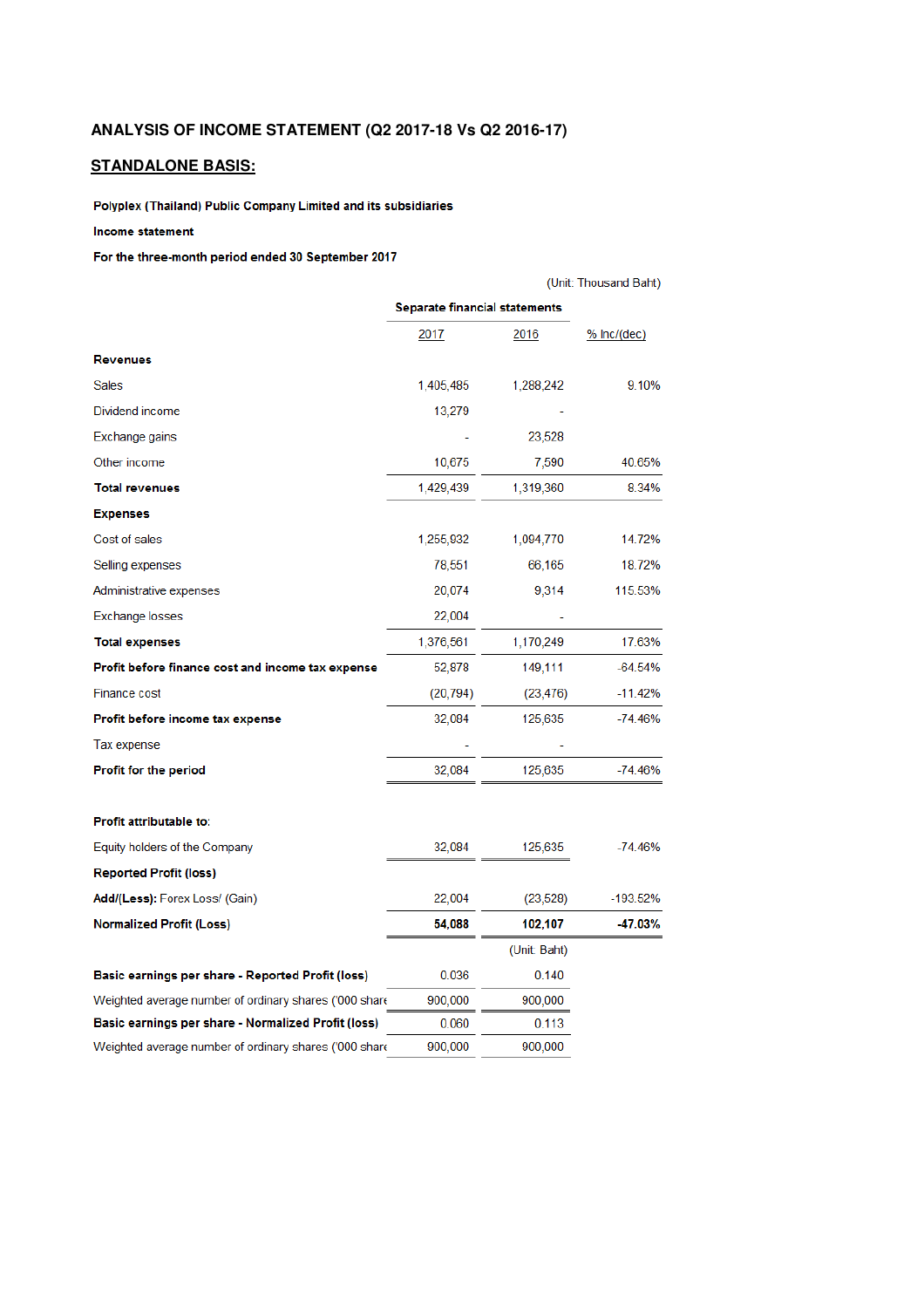## **Total Revenues:**

The Company recorded sales of Baht 1,405.48 million, an increase of Baht 117.24 million or 9.10%, due to overall higher volumes as well as better sales realization in some of the businesses.

There was an exchange gain of Baht 23.53 million in corresponding quarter as against which there is an exchange loss in current quarter of Baht 22 million, due to unrealized losses on the Euro Loan restatement, partly offset by gains on the USD loan restatement.

The dividend income of Baht 13.28 million in current quarter represents dividend from the Company's subsidiary Ecoblue Limited.

The other income has increased from Baht 7.59 million to Baht 10.67 million due to insurance claims, partly offset by lower export incentive income and profit of sale of assets.

The net impact of the above factors has contributed to increase in total revenues by Baht 110.08 million or 8.34%.

### **Total expenses:**

The total expenses for the company standalone are Baht 1,376.56 million being an increase over corresponding quarter by Baht 206.31 million or 17.63%.

The Cost of sales is Baht 1,255.93 million, which is an increase over corresponding quarter by Baht 161.16 million or 14.72%. This is mainly due to overall higher sales volumes and also higher raw material prices as compared to corresponding quarter.

The selling expenses have been higher by Baht 12.39 million or 18.72% mainly due to higher sales volumes and increase in sea freight, brokerage & commission etc.

Administrative expenses have been higher than corresponding quarter by Baht 10.76 million or 115.53%. The corresponding quarter was lower as it included a refund of Baht 7.8 million paid to the Revenue Department as penal interest for corporate tax due for FY 2011-12. Apart from this, the current quarter has higher bad debt expense and shareholder meeting and dividend related expenses which is partly offset by savings in certain other administrative expenses.

There is an exchange loss of Baht 22 million in the current quarter as against an exchange gain of Baht 23.53 million mainly due to losses on the restatement of the Euro denominated loans due to the sharp strengthening of Euro against THB. This is partly offset by gains on the USD loan restatement due to USD depreciation against THB.

As a % to total revenue, total expenses have increased from 88.70% to 96.30% mainly due higher cost of sales, selling and administrative expenses. Apart from this, forex losses in current quarter as against exchange gains in the corresponding quarter has also contributed to the increase in % of total expenses to total revenue.

#### **Net financial charges:**

The finance costs on a standalone basis during the quarter were Baht 20.79 million, a decrease of Baht 2.68 million or 11.42% over corresponding quarter.

The key reason for reduction is mainly due to lower average working capital borrowings at Thailand (by borrowing inter-company loan from Turkey subsidiary in August 2016) and also lower term debt interest, due to repayment of loans made this quarter, and also due to overall lower term loan balances (prepayments of loans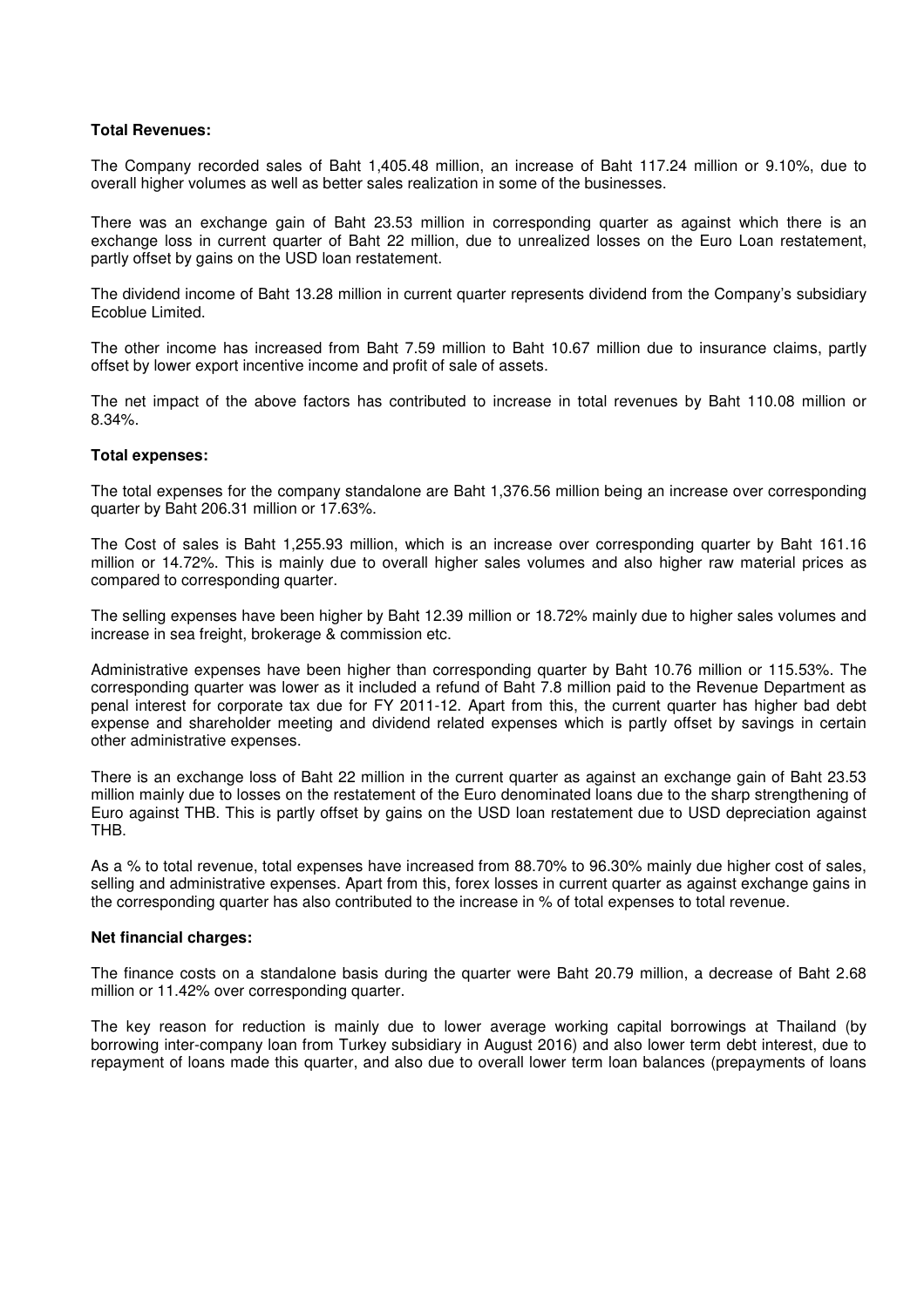Thailand in December 2016, in order to utilize and profitably deploy the surplus funds lying at the Turkey subsidiary). This reduction is partly offset by increase in interest on related party loans due to higher level of borrowings.

# **Net Profit**

The combined net result of all the above factors has resulted in a net profit on Standalone basis of THB 32.08 million, as against a net profit of Baht 125.64 million in the corresponding quarter.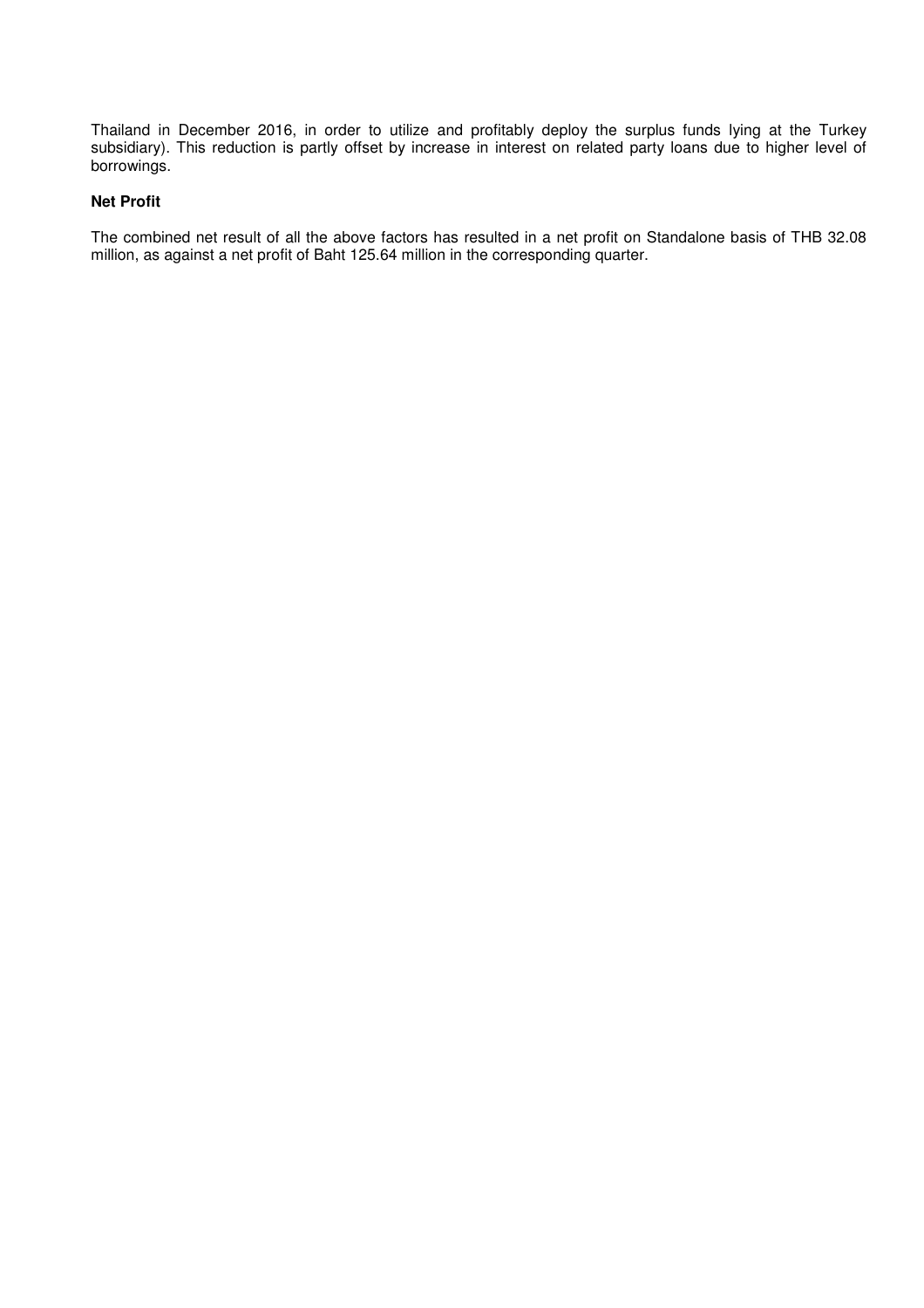# **ANALYSIS OF STATEMENT OF FINANCIAL POSITION (As compared to financial year end – March 2017)**

As at 30<sup>th</sup> September, 2017, there has been a sharp depreciation of THB against the Euro (approx. THB 2.52/Euro) as compared to the exchange rate on  $31<sup>st</sup>$ , March 2017, so the translation of the Company's subsidiaries whose reporting currency is Euro, has been at a higher exchange rate, thereby resulting in translation gains. This is partly offset by translation losses on subsidiaries with reporting currency in USD, due to THB appreciation against the USD (approx. THB 1.08/USD). On an overall basis, there is a Net translation gain of Baht 452.25 million.

### **Key movements in Assets:**

Polyplex (Thailand) Public Company Limited and its subsidiaries

**Statement of financial position** 

As at 30 September 2017

|                                          |                                          |               |               |                   | (Unit: Thousand Baht)                |             |
|------------------------------------------|------------------------------------------|---------------|---------------|-------------------|--------------------------------------|-------------|
|                                          | <b>Consolidated financial statements</b> |               |               |                   | <b>Separate financial statements</b> |             |
|                                          | 30 September 2017                        | 31 March 2017 |               | 30 September 2017 | 31 March 2017                        |             |
|                                          | (Unaudited                               | (Audited)     |               | (Unaudited        | (Audited)                            |             |
|                                          | but reviewed)                            |               |               | but reviewed)     |                                      |             |
| Assets                                   |                                          |               | $%$ Inc/(dec) |                   |                                      | % Inc/(dec) |
| <b>Current assets</b>                    |                                          |               |               |                   |                                      |             |
| Cash and cash equivalents                | 1,129,860                                | 730,694       | 54.63%        | 38,263            | 38,581                               | $-0.82%$    |
| <b>Current investments</b>               | 5,000                                    | 6,816         | $-26.64%$     |                   |                                      |             |
| Trade and other receivables              | 1,906,769                                | 1,796,282     | 6.15%         | 1,092,017         | 1,097,131                            | $-0.47%$    |
| Inventories                              | 1,972,908                                | 1,725,572     | 14.33%        | 782,384           | 653,998                              | 19.63%      |
| Advance payments for purchases of goods  | 90,078                                   | 40,040        | 124.97%       | 11,950            | 17,015                               | $-29.77%$   |
| Input tax refundable                     | 45,894                                   | 70,799        | $-35.18%$     | 38,241            | 64,186                               | $-40.42%$   |
| Other current assets                     | 91,994                                   | 101,195       | $-9.09%$      | 41,001            | 47,141                               | $-13.02%$   |
| <b>Total current assets</b>              | 5,242,503                                | 4,471,398     | 17.25%        | 2,003,856         | 1,918,052                            | 4.47%       |
| <b>Non-current assets</b>                |                                          |               |               |                   |                                      |             |
| Restricted bank deposits                 | 13,978                                   | 13,417        | 4.18%         |                   |                                      |             |
| Investments in subsidiaries              |                                          |               |               | 1,712,615         | 1,712,615                            |             |
| Property, plant and equipment            | 9.443.820                                | 9,714,375     | $-2.79%$      | 4,310,516         | 4.463.041                            | $-3.42%$    |
| Deferred tax assets                      | 147,657                                  | 147,657       | 0.00%         | 147,657           | 147,657                              | 0.00%       |
| Goodwill                                 | 3,164                                    | 3,164         | 0.00%         |                   |                                      |             |
| Other intangible assets                  | 3,875                                    | 3,380         | 14.64%        |                   |                                      |             |
| Advance payments for purchases of assets | 78,042                                   | 34,379        | 127.00%       | 30,613            | 7.283                                | 320.34%     |
| Other non-current assets                 | 12,634                                   | 11,246        | 12.34%        | 12,383            | 10,720                               | 15.51%      |
| Total non-current assets                 | 9,703,170                                | 9,927,618     | $-2.26%$      | 6,213,784         | 6,341,316                            | $-2.01%$    |
| <b>Total assets</b>                      | 14,945,673                               | 14,399,016    | 3.80%         | 8,217,640         | 8,259,368                            | $-0.51%$    |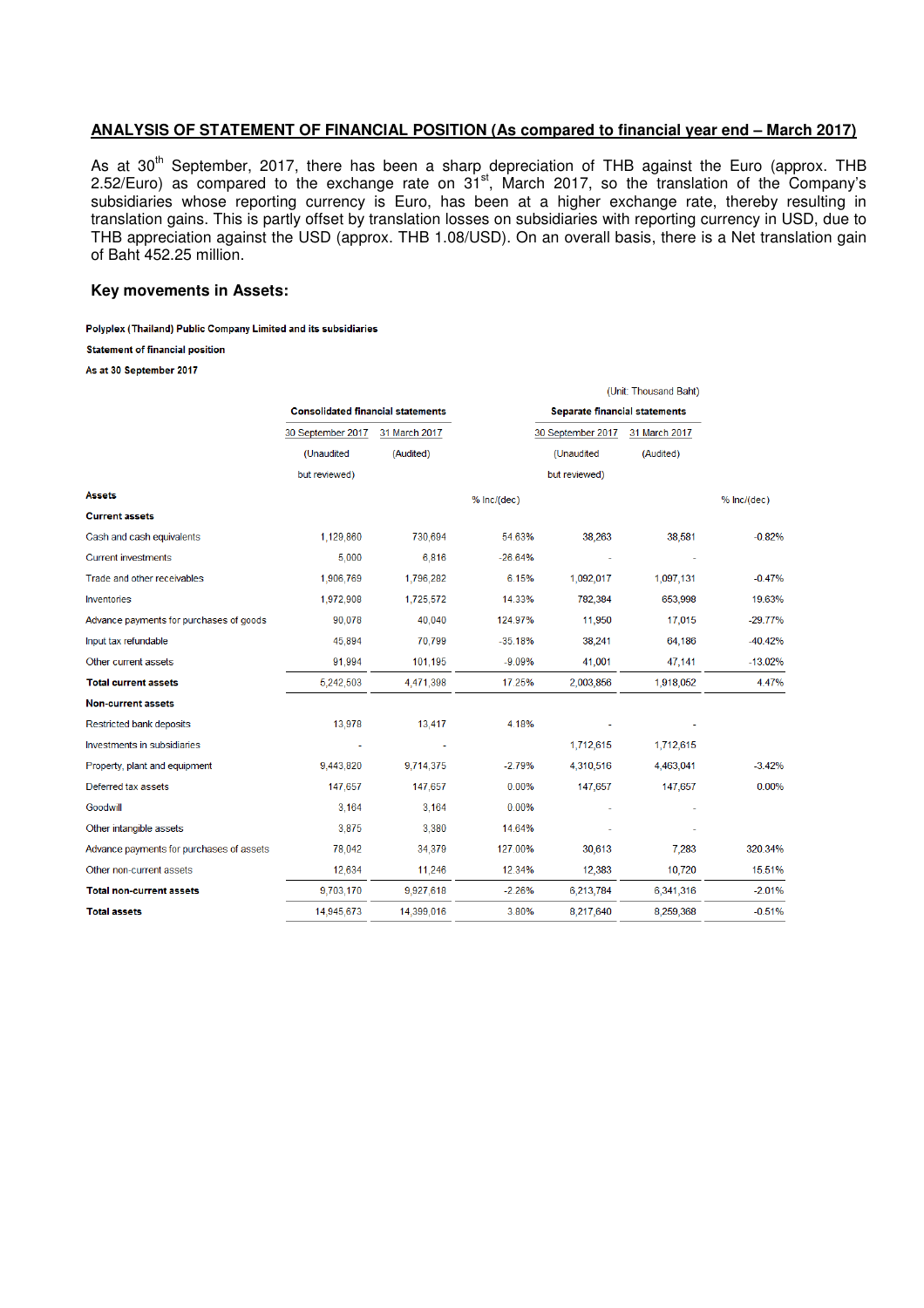# **Current assets**

- The increase in consolidated cash and cash equivalents is mainly due to cash generated from operations, partly offset by term loan repayments at Thailand and other cash outflows for operational purposes.
- Decrease in current investments is due to redemption of investments by Ecoblue to support its dividend payout.
- Trade and other receivables on a consolidated basis have increased, due to higher trade receivables at the subsidiaries, on account of higher volumes This is partly offset by lower trade receivables on Standalone basis, due to change in sales/customer mix. The decrease in Trade receivables at Thailand is partly offset by increase in other receivables, due to the down payment of Baht 120 million paid to machinery suppliers, in relation to the Indonesia project. These advances will be refunded to the Company once the new subsidiary– PT Polyplex Films Indonesia will arrange payment to the suppliers.
- Inventories on a consolidated basis have increased mainly due to higher raw material (including materialin-transit inventory), process inventory and finished goods inventory at Thailand and subsidiaries.
- There is an increase in advance payment for purchase of goods, mainly at Turkey, due to advance payment for purchase of raw material. This is partly offset by reduction in advances for purchase of goods at Thailand.
- There is a decrease in Input tax refundable mainly due to VAT refund received at Thailand.
- Other current assets There is an increase in other current assets at Thailand and USA due to higher prepaid expenses (due to premium paid on annual renewal of various policies). This is partly offset by lower current assets at Turkey and also due to lower MTM gain at Thailand on outstanding forward contracts at September 2017 end, as against MTM gain on outstanding forwards as at the end of March' 2017.

# **Non-current assets:**

- The restricted bank deposit represents bank deposits pledged with the bank, as per terms of the term loan facility of the US subsidiary.
- Decrease in Property Plant & Equipment (net block) is mainly due to depreciation charged during the YTD period, partly offset by normal capex additions at Thailand and the subsidiaries.
- There is an increase in Advances for purchase of fixed assets due to advances against the Blown Film line project, Metallizer project and also against normal CAPEX.
- Increase in other non-current assets is mainly at Thailand due to higher inventory of Tax cards received for export incentive.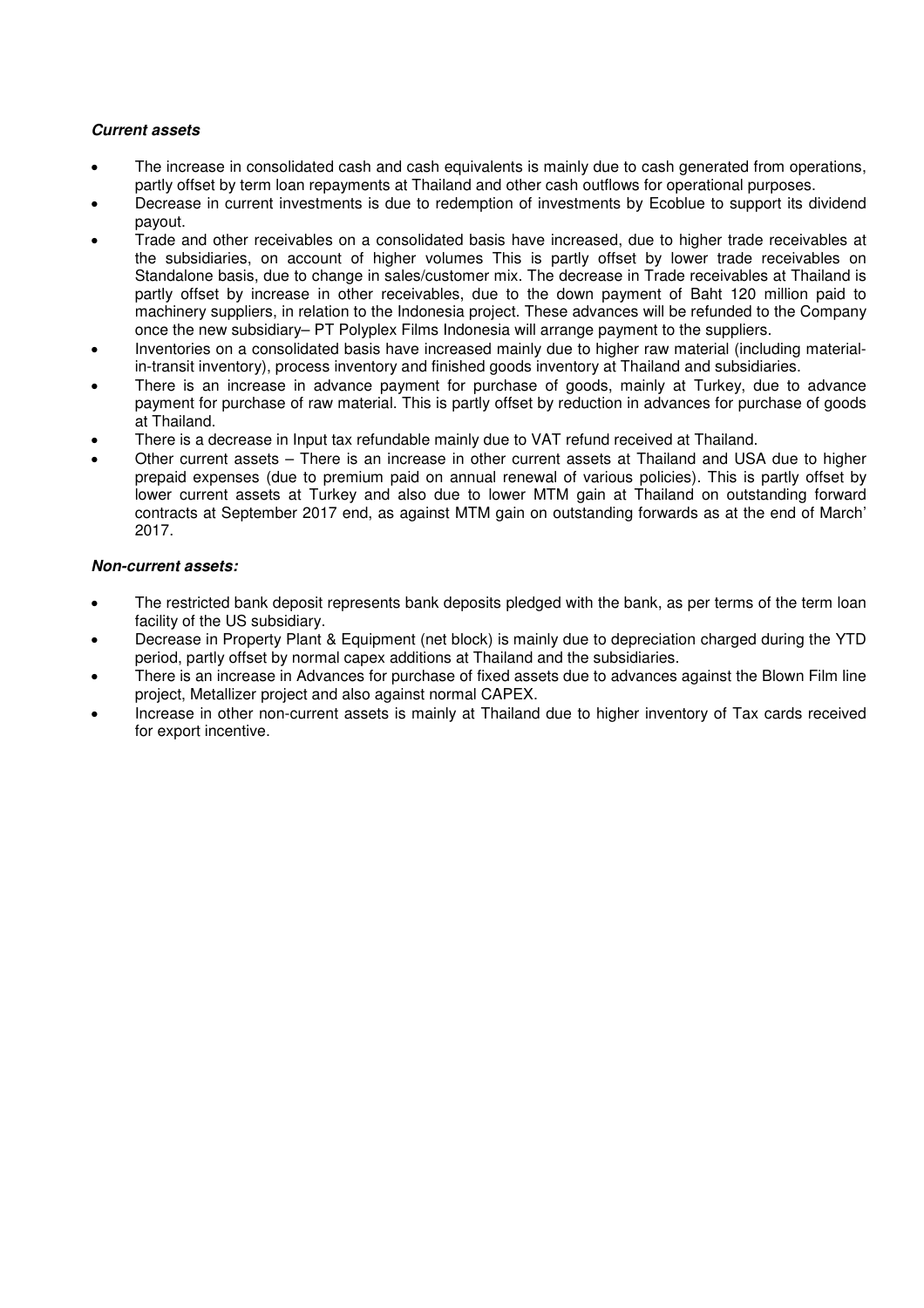## **Key movements in Liabilities:**

Polyplex (Thailand) Public Company Limited and its subsidiaries

**Statement of financial position (continued)** 

As at 30 September 2017

|                                                 |                                          |               |               | (Unit: Thousand Baht)                |               |             |
|-------------------------------------------------|------------------------------------------|---------------|---------------|--------------------------------------|---------------|-------------|
|                                                 | <b>Consolidated financial statements</b> |               |               | <b>Separate financial statements</b> |               |             |
|                                                 | 30 September 2017                        | 31 March 2017 |               | 30 September 2017                    | 31 March 2017 |             |
|                                                 | (Unaudited                               | (Audited)     |               | (Unaudited                           | (Audited)     |             |
|                                                 | but reviewed)                            |               |               | but reviewed)                        |               |             |
| Liabilities and shareholders' equity            |                                          |               | $%$ Inc/(dec) |                                      |               | % Inc/(dec) |
| <b>Current liabilities</b>                      |                                          |               |               |                                      |               |             |
| Short-term loans from banks                     | 1,145,416                                | 714,048       | 60.41%        | 518,697                              | 75,000        | 591.60%     |
| Trade and other payables                        | 1,058,345                                | 1,165,325     | $-9.18%$      | 577,132                              | 634,817       | $-9.09%$    |
| Short-term loans from related parties           |                                          |               |               | 2,527,196                            | 2,381,614     |             |
| Current portion of long-term loans from banks   | 706,695                                  | 500,411       | 41.22%        | 469,727                              | 495,911       | $-5.28%$    |
| Current portion of liabilities under            |                                          |               |               |                                      |               |             |
| finance lease agreements                        | 1,549                                    | 1,568         | $-1.21%$      |                                      |               |             |
| Income tax payable                              | 7,000                                    | 5.233         | 33.77%        |                                      |               |             |
| Other current liabilities                       | 279,102                                  | 313,789       | $-11.05%$     | 83,814                               | 90,482        | $-7.37%$    |
| <b>Total current liabilities</b>                | 3,198,107                                | 2,700,374     | 18.43%        | 4,176,566                            | 3,677,824     | 13.56%      |
| <b>Non-current liabilities</b>                  |                                          |               |               |                                      |               |             |
| Long-term loans from banks, net                 |                                          |               |               |                                      |               |             |
| of current portion                              | 1,509,483                                | 2,002,231     | $-24.61%$     | 453,503                              | 671,233       | $-32.44%$   |
| Liabilities under finance lease agreements, net |                                          |               |               |                                      |               |             |
| of current portion                              | 796                                      | 1,630         | $-51.17%$     |                                      |               |             |
| Provision for long-term employee benefits       | 37,946                                   | 28,381        | 33.70%        | 16,624                               | 10,584        | 57.07%      |
| <b>Total non-current liabilities</b>            | 1,548,225                                | 2,032,242     | $-23.82%$     | 470,127                              | 681,817       | $-31.05%$   |
| <b>Total liabilities</b>                        | 4,746,332                                | 4,732,616     | 0.29%         | 4.646.693                            | 4,359,641     | 6.58%       |

and the main

## **Current Liabilities:**

- Increase in short term borrowings is due to additional borrowings at Thailand for supporting the dividend payout and the advances given to machinery vendors for the Indonesia project and also due to slightly higher level of borrowings at the US subsidiary.
- Decrease in trade and other payables is due to lower unrelated trade payables at Thailand and subsidiaries and lower related party trade payable at US subsidiary due to lower volumes purchased from parent company for trading.
- The decrease in Long term loans (including current portion) is due to repayment of loans at Thailand. The reduction at Thailand is also due to the unrealized gains on the USD loan restatement, partly offset by unrealized losses on the Euro loan restatement.
- The increase in related party loan in Standalone, is from the unrealized losses due to the sharp depreciation of THB against the Euro. There is no change in the Forex Loan balance as compared to March'<sub>17</sub>.
- Decrease in other current liabilities is mainly due to reduction in expenses payable on account of payment of annual bonus during the current period and reduction in other accrued expenses.